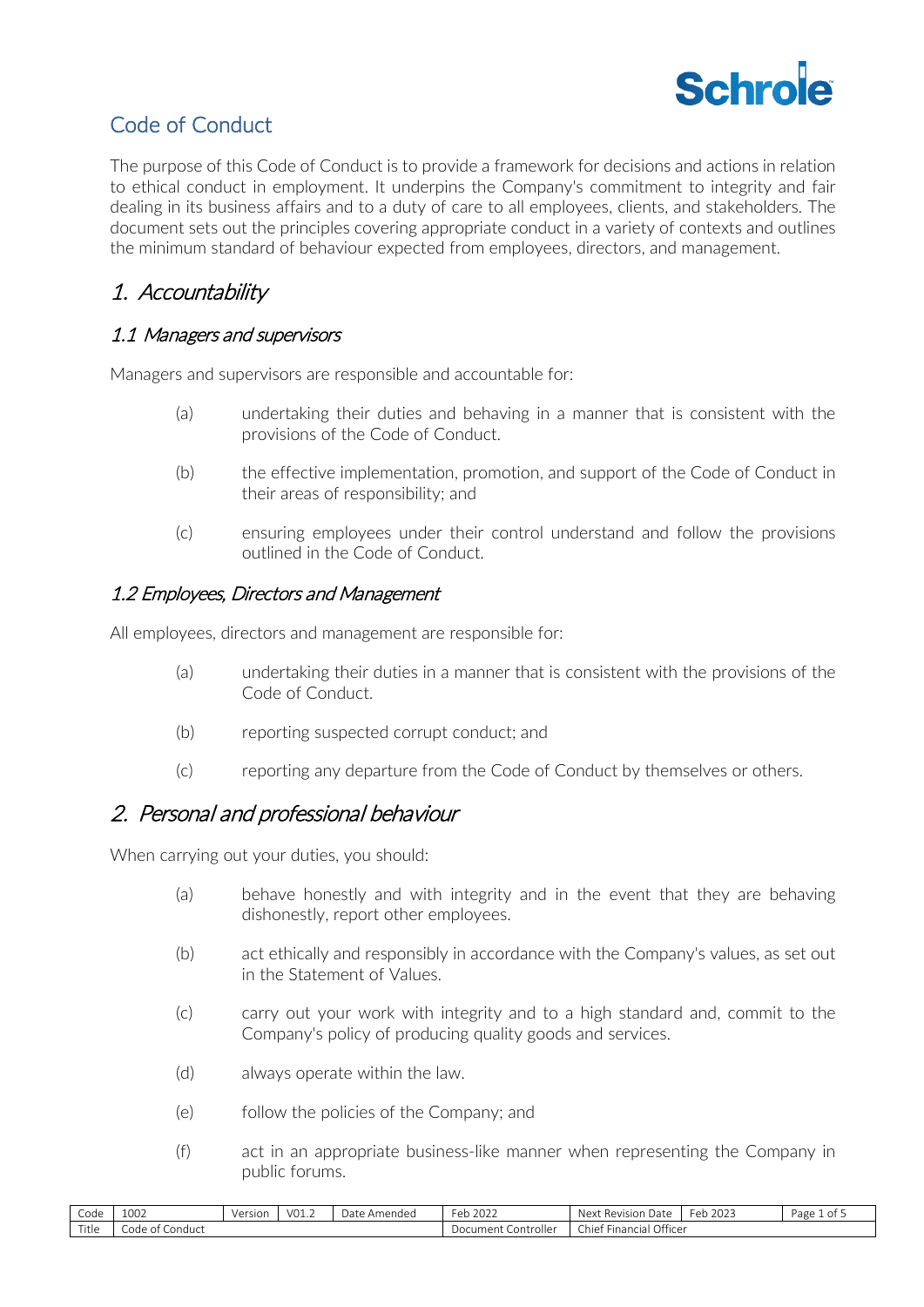

# 3. Conflict of Interest

Potential for conflict of interest arises when it is likely that you could be influenced, or it could be perceived that you are influenced by a personal interest when carrying out your duties. Conflicts of interest that lead to biased decision making may constitute corrupt conduct.

Some situations that may give rise to a conflict of interest include situations where you have:

- (a) financial interests in a matter the Company deals with, or you are aware that your friends or relatives have a financial interest in the matter.
- (b) directorships/management of outside organisations.
- (c) membership of boards of outside organisations.
- (d) personal relationships with people the Company is dealing with which go beyond the level of a professional working relationship.
- (e) secondary employment, business, commercial, or other activities outside of the workplace which impacts on your duty and obligations to the Company.
- (f) access to information that can be used for personal gain; and
- (g) offer of an inducement.

You may often be the only person aware of the potential for conflict. It is your responsibility to avoid any conflict from arising that could compromise your ability to perform your duties impartially. You must report any potential or actual conflicts of interest to your manager.

- (a) If you are uncertain whether a conflict exists, you should discuss that matter with your manager and attempt to resolve any conflicts that may exist.
- (b) You must not submit or accept any bribe, or other improper inducement. Any such inducements are to be reported to your manager.

#### 4. Public and media comment

Individuals have a right to give their opinions on political and social issues in their private capacity as members of the community.

Employees must not make official comment on matters relating to the Company unless they are:

- (a) authorised to do so by the Managing Director; or
- (b) giving evidence in court; or
- (c) otherwise authorised or required to by law.

Employees must not release unpublished or privileged information unless they have the authority to do so from the Managing Director.

The above restrictions apply except where prohibited by law, for example in relation to "whistleblowing".

| $\sim$<br>code        | 1002                                   | Version | $\sim$<br>$VU_{\perp,\perp}$ | Date<br>Amended | Feb 2022                 | ı Date<br>Next<br>Revision           | $\sim$<br>2022<br>Feb<br>1 ZUZ3 | Page<br>.∠ot ' |
|-----------------------|----------------------------------------|---------|------------------------------|-----------------|--------------------------|--------------------------------------|---------------------------------|----------------|
| $-$<br>$+1$<br>. itie | $\sim$<br>Code of<br>Conduct -<br>$-+$ |         |                              |                 | . controller<br>Document | Officer<br>. .<br>Financial<br>Chief |                                 |                |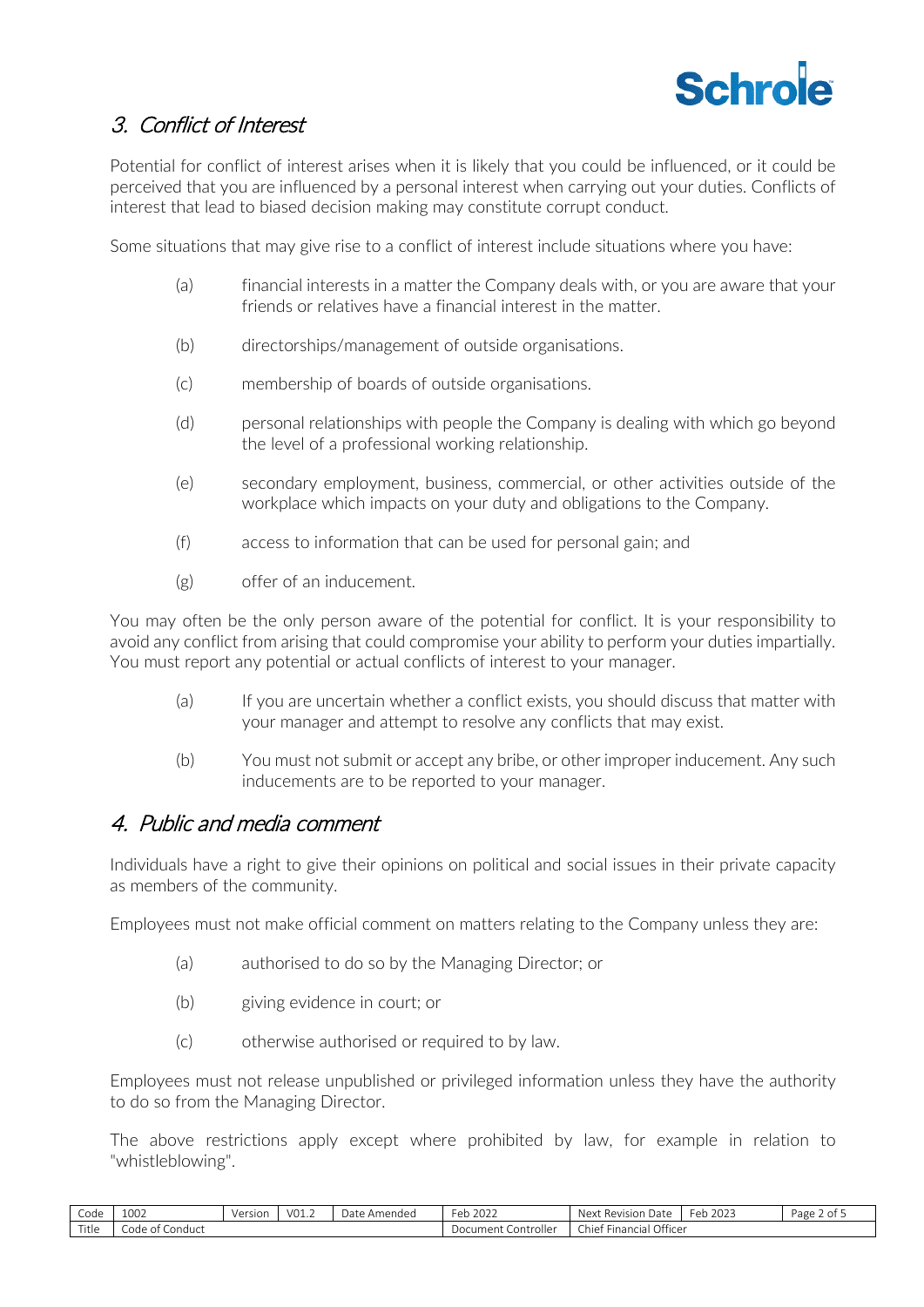

# 5. Use of Company resources

Requests to use Company resources outside core business time should be referred to management for approval.

If employees are authorised to use Company resources outside core business times, they must take responsibility for maintaining, replacing, and safeguarding the property and following any special directions or conditions that apply.

Employees using Company resources without obtaining prior approval could face disciplinary and/or criminal action. Company resources are not to be used for any private commercial purposes.

# 6. Security of information

Employees are to make sure that confidential and sensitive information cannot be accessed by unauthorised persons. Sensitive material should be securely stored overnight or when unattended. Employees must ensure that confidential information is only disclosed or discussed with people who are authorised to have access to it. It is considered a serious act of misconduct to deliberately release confidential documents or information to unauthorised persons and may incur disciplinary action.

## 7. Intellectual property/copyright

Intellectual property includes the rights relating to scientific discoveries, industrial designs, trademarks, service marks, commercial names ad designations, and inventions and is valuable to the Company.

The Company is the owner of intellectual property created by employees in the course of their employment unless a specific prior agreement has been made. Employees must obtain written permission to use any such intellectual property from the Company Secretary/Group Legal Counsel before making any use of that property for purposes other than as required in their role as employee.

### 8. Discrimination and harassment

Employees must not harass, discriminate, or support others who harass and discriminate against colleagues or members of the public on the grounds of gender, sexual preference, pregnancy, marital status, age, race (including their colour, nationality, descent, ethnic or religious background) or physical or intellectual impairment.

Such harassment or discrimination may constitute an offence under legislation. Managers should understand and apply the principles of Equal Employment Opportunity.

## 9. Corrupt conduct

Corrupt conduct involves the dishonest or partial use of power or position which results in one person/group being advantaged over another. Corruption can take many forms including, but not limited to:

- (a) official misconduct.
- (b) bribery and blackmail.
- (c) unauthorised use of confidential information.

| Code  | 1002                 | Versior | V <sub>01.2</sub> | Date<br>`Amendea | $\sim$<br>2022<br>⊦≏r<br>. . L J | $\sim$<br>Next<br>: Revision<br>ı Date | eb 2023 <del>:</del><br>⊢eh. | Page $3$ of $\ldots$ |
|-------|----------------------|---------|-------------------|------------------|----------------------------------|----------------------------------------|------------------------------|----------------------|
| Title | Conduct<br>code of 1 |         |                   |                  | . controller<br>' ocument-       | Officer<br>Chief<br>Financial          |                              |                      |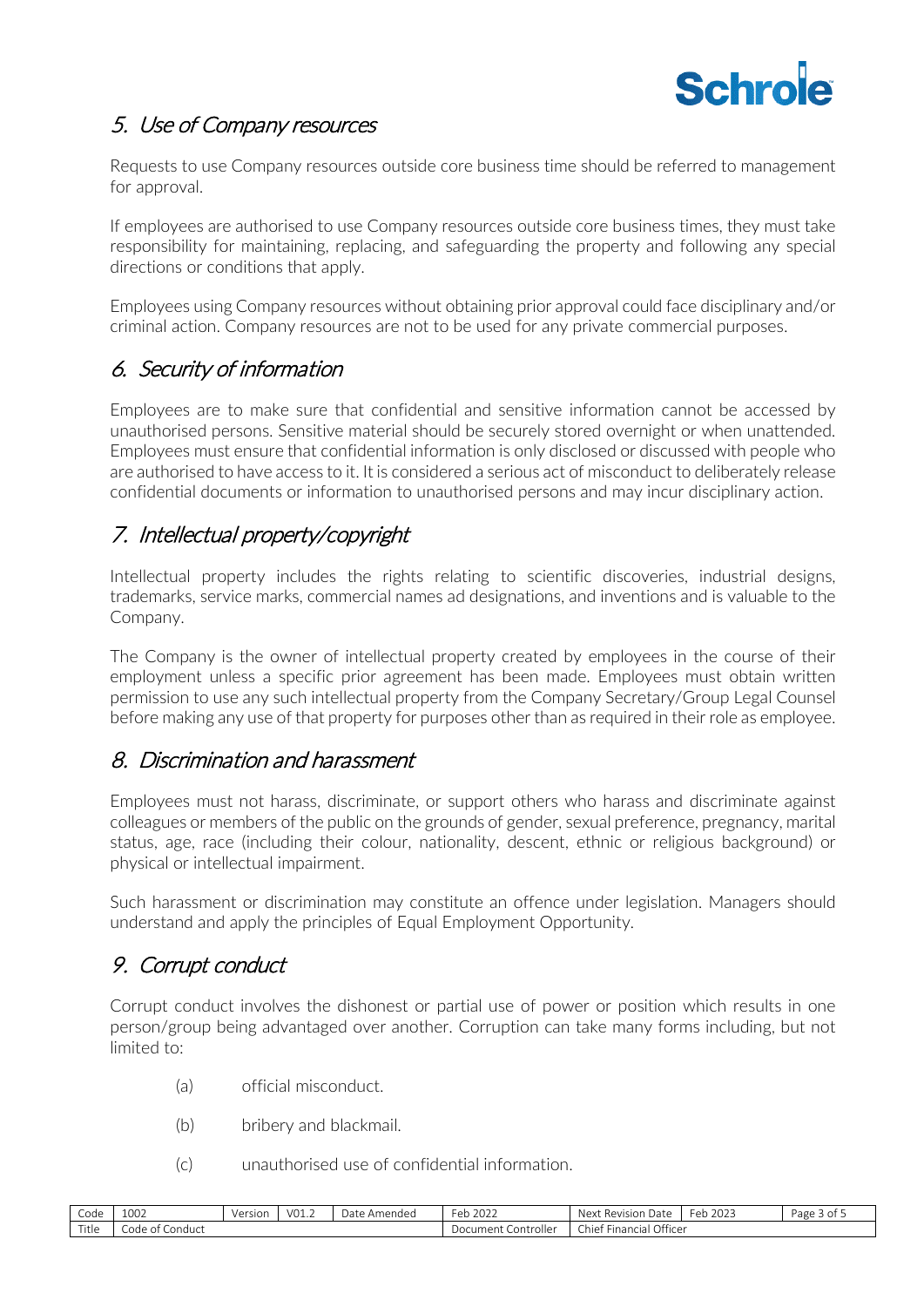

- (d) fraud; and
- (e) theft.

Corrupt conduct will not be tolerated by the Company. Disciplinary action up to and including dismissal will be taken in the event of any employee participating in corrupt conduct.

### 10. Occupational health and safety

It is the responsibility of all employees to act in accordance with occupational health and safety legislation, regulations, and policies applicable to their respective organisations and to use security and safety equipment provided.

Specifically, all employees are responsible for safety in their work area by:

- (a) following the safety and security directives of management.
- (b) advising management of areas where there is potential problem in safety and reporting suspicious occurrences; and
- (c) minimising risks in the workplace.

### 11. Legislation

It is essential that all employees comply with the laws and regulations of the countries in which we operate. Violations of such laws may have serious consequences for the Company and any individuals concerned. Any known violation must be reported immediately to management.

## 12. Fair dealing

The Company aims to succeed through fair and honest competition and not through unethical or illegal business practices. Each employee should endeavour to deal fairly with the Company's suppliers, customers, and other employees.

### 13. Insider trading

All employees must observe the Company's Trading Policy. In conjunction with the legal prohibition on dealing in the Company's securities when in possession of unpublished price sensitive information, the Company has established specific time periods when Directors, management and employees are permitted to buy and sell the Company's securities.

#### 14. Responsibilities to investors

The Company strives for full, fair, and accurate disclosure of financial and other information on a timely basis.

# 15. Breaches of the code of conduct

Employees should note that breaches of certain sections of this Code of Conduct may be punishable under legislation.

Breaches of this Code of Conduct may lead to disciplinary action. The process for disciplinary action is outlined in Company policies and guidelines, relevant industrial awards, and agreements.

| $\sim$<br>Code | 1002                  | Version | $1/\Omega$ <sup>1</sup><br>. | )ate<br>Amendec | $\sim$<br>$\sim$ $\sim$ $\sim$<br>Feb<br>2022 | $+ -$<br>Next<br>Revision<br>- IJdte | 2023<br>Feb | Page 4<br>0T |
|----------------|-----------------------|---------|------------------------------|-----------------|-----------------------------------------------|--------------------------------------|-------------|--------------|
| Title          | Conduct<br>Code<br>ΩŤ |         |                              |                 | Controllei<br>∵r∩ll∆r<br>Document             | Financial Officer<br>Chief           |             |              |